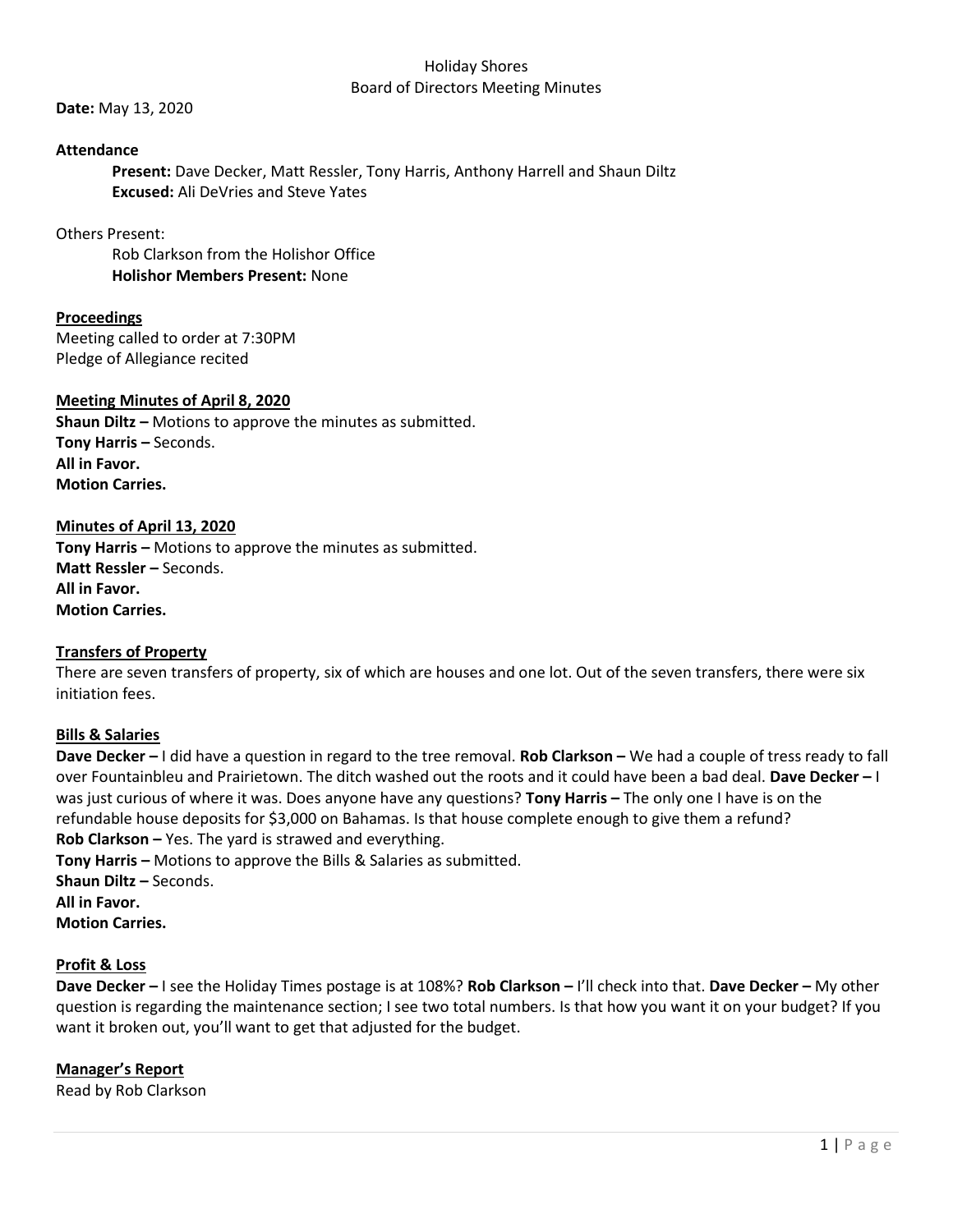## Holiday Shores Board of Directors Meeting Minutes

# **Public Safety Report**

Read by Rob Clarkson

## **Old Business**

## **Annual Meeting**

**Dave Decker –** Matt, I know you said you were not going to be at the Annual Meeting. Are the rest of your three planning on being here? **Shaun Diltz –** Yes. **Dave Decker –** I have the agenda so we can flow through it quickly. Rob, do you think we have at least fifty votes? **Rob Clarkson –** Definitely.

### **New Business**

## **Quarterly Report**

**Tony Harris –** It is a requirement for the Board of Directors to review the budget on quarterly basis to see how we are doing as far as actuals to budget. I have reviewed the profit and loss and we are on track. There are a few variances here and there but nothing major.

## **Ditching Project Update**

**Dave Decker –** I see there is a proposal to move one of the culverts. **Rob Clarkson –** We ran into issue regarding a gas main and a force main for the sewer. The Sanitary District could only tell us it was on that side of the street because they have no idea where it was, but we found it without breaking it. It changed the elevation of the project by three feet in order to get underneath these. Rob Frey and I met with the engineer to come up with an alternative plan that our guys can actually do to alleviate that large hole in the photo I had provided. It has been referred to as a Southeast swimming pool by the size of it, which we will cut that in half. We will have to remove the culvert pipe that was installed and move it one lot to the North, that is where we will gain the three feet. Water will drain onto our lot at that time between Dolly and someone else, which will eliminate a possible issue. **Dave Decker –** What does the Board want to do? **Matt Ressler –** I'm fine with it. **Dave Decker –** Does the Board want to approve it? **Anthony Harrell –** Yes, this is a much better option. **Tony Harris –** What did we do with the dirt that we dug out of the ditch? **Rob Clarkson –** It's all on the North end. The only thing we did not keep is the concrete and asphalt. We will offer the dirt to the membership when this is all done. **Tony Harris –** What is the time frame to remove that culvert and fill the ditch back in? **Rob Clarkson –** I'm going to let them finish the work, I would say two to three weeks.

**Matt Ressler –** Motions to approve the change in the ditching project as submitted.

**Anthony Harrell –** Seconds.

**All in Favor.**

**Motion Carries.** 

# **Graduation Signs**

**Dave Decker –** This is something I have thought about over the weekend, technically they are against our rules. I would like to recommend the Board to approve a variance for those for a period of time, I would consider the end of June. **Shaun Diltz –** I totally agree. I thought of that when my daughter was student of the month and I had seen those signs out here. I was wondering if we should do something similar with graduation. **Rob Clarkson –** We approved those. **Matt Ressler –** Motions to allow graduation signs in the community until July 1, 2020. **Shaun Diltz –** Seconds. **All in Favor. Motion Carries.**

### **Community Wide Yard Sale**

**Dave Decker –** We have our annual yard sale that is scheduled for the first weekend in June. I know the office has been receiving questions whether or not it is still going to occur. My question is whether or not the Association wants to sponsor that by saying it's approved or take the stance that in our opinion that it shouldn't occur. **Anthony Harrell –** I would say based on the vote Madison County took yesterday, it falls within the timeframe of Phase 2, which allows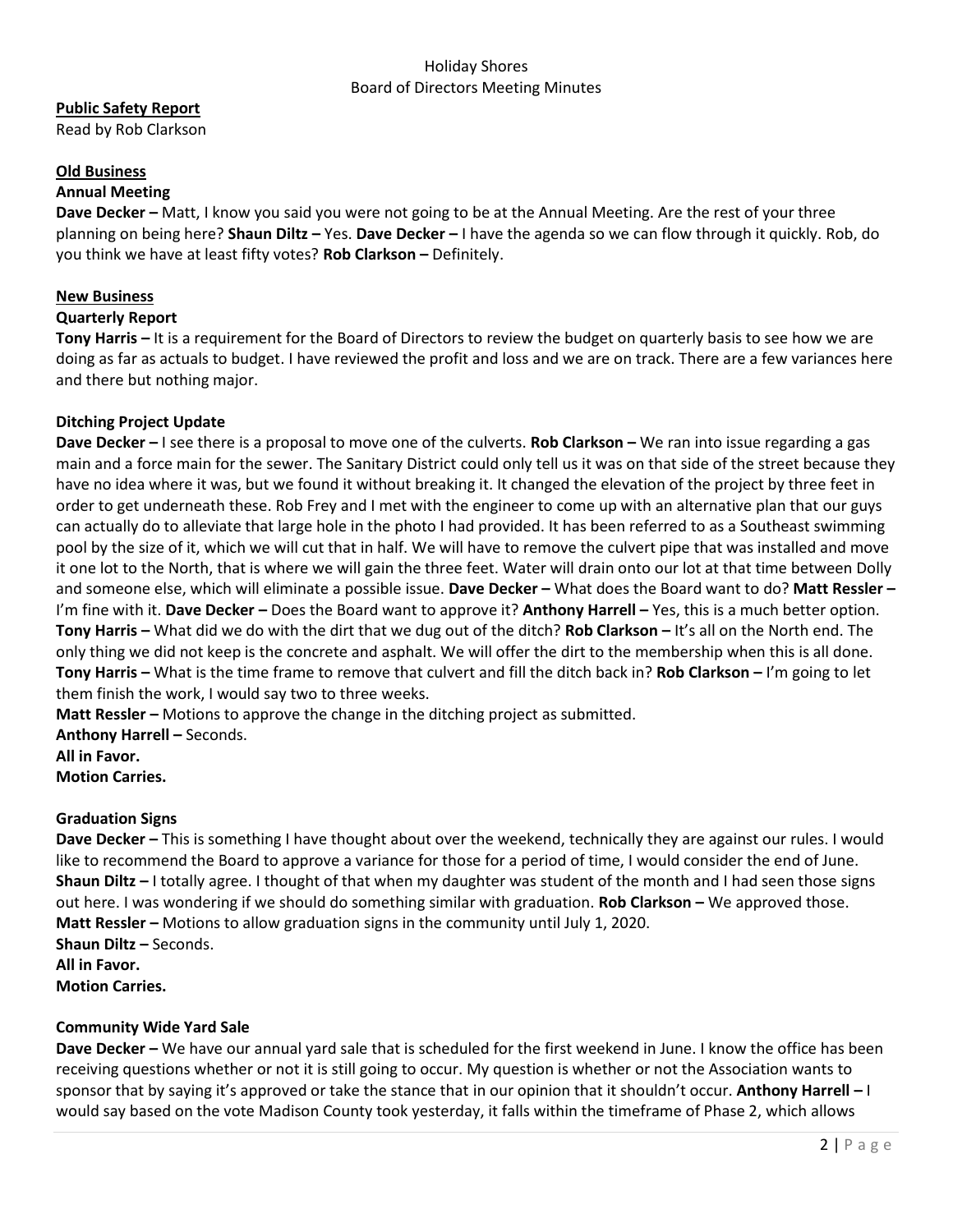## Holiday Shores

## Board of Directors Meeting Minutes

gatherings up to fifty people. I say we allow it. **Tony Harris –** The problem is Madison County is fighting with the state over that. **Anthony Harrell –** Is that our issue? **Matt Ressler –** It can be. **Shaun Diltz –** If we sponsor or not sponsor the event. **Dave Decker –** I think we need to take a stance one way or another. They are calling the office asking whether or not we are having it. **Matt Ressler –** I say for safety reasons that we postpone it until September or October. You have people coming from out of state and other locations. There's a possibility of bringing the virus into the community and we do not want that. My recommendation would be having it later this year. **Tony Harris –** I would suggest September, because it will still be warm. If we are going to sponsor the yard sale, that is what I would do. Members could have their own if they chose. I suggest September 12, 2020. That is the weekend after Labor Day. **Dave Decker –** In regard to Madison County's vote, there are cities within the county that are saying they are not going along with Madison County's decision due to liability. **Shaun Diltz –** Unfortunately, everyone has been cooped up at home the last few months, this could potentially be our biggest yard sale if we did have it. Like Matt said, we would have people from all over which is kind of scary. Personally, I would advise they keep it at their own residence. **Dave Decker –** My thought to that regard is as far as the Association is concerned, we are not having our community yard sale on June 6th. I advise we move it to September 12, 2020.

**Matt Ressler –** Motions to postpone the official Holiday Shores Annual Community Yard Sale to September 12, 2020. **Tony Harris –** Seconds.

**All in Favor.**

**Motion Carries.** 

### **Beaches**

**Rob Clarkson –** Our beaches open Memorial Day weekend. Normally, we would have opened the bathrooms a week ago, but I did not do that. We have closed signs on the beaches and a lifeguard staff ready to go. The main beach sign says swim at your own risk. **Dave Decker –** Based on state, we can't, in my opinion. We follow state guidelines. **Rob Clarkson –** What do I do if we have people on the beach? On the day it was 85 degrees, it looked like Forth of July out here. **Dave Decker –** If it is state law that the beaches be closed, then the beaches need to be closed. That is just my opinion. No volleyball or anything. **Rob Clarkson –** The state also says two people per boat. Are we an enforcing agent? That's the sticky area with me. **Dave Decker –** We are responsible for the beaches, so I think that is different than the boats. From a state perspective, the rule is two per boat. We don't have an authorization to write state fines. We are responsible for the beaches. I just know in our society if something were to happen, they are going to come after us. It is our responsibility as the Board to protect the Association. **Matt Ressler –** I agree. **Shaun Diltz –** If I wanted to go swimming in the wintertime, I would. Even if the beaches are not open. I'm just thinking from a liable perspective on the different scenarios with not having a lifeguard there saying it's closed but letting them be there is worse than opening it with a lifeguard there and mandating social distancing. I know that goes against state order. **Dave Decker –** My opinion is they need to be posted as closed and if we have a volleyball net, we need to take it down. If we see people there, we need to tell them that beaches are closed, and they shouldn't be there. **Tony Harris –** You're going to have to or close the beaches. I don't mind people going to swim but we don't want the liability. If they are swimming off of their own property or boat, they are allowed to. I think if they want to use the tennis courts, they are welcome to do so as long as they have ten people or less and practice social distancing. **Shaun Diltz –** There's only ten people in a true volleyball game too. I disagree with all of it. **Dave Decker –** I'm not saying I agree with what has been decreed either. **Shaun Diltz –** I understand that. I 100% disagree with running kids off of the beach. **Dave Decker –** Nobody likes this. **Rob Clarkson –** I will put closed signs out on all of the beaches and not worry about the tennis courts. **Matt Ressler –** I recommend we contact council and our insurance to see if they would cover us with us allowing the beaches to be open. We can revisit this next meeting to discuss what they say. Until then, the beaches are closed.

**Anthony Harrell –** Motions to keep the beaches closed with no activity until we get council from attorneys and the insurance company on whether we should open them or not.

**Matt Ressler – Seconds. In Favor -** Matt Ressler, Anthony Harrell and Tony Harris **Opposed –** Shaun Diltz **Motion Carries.**